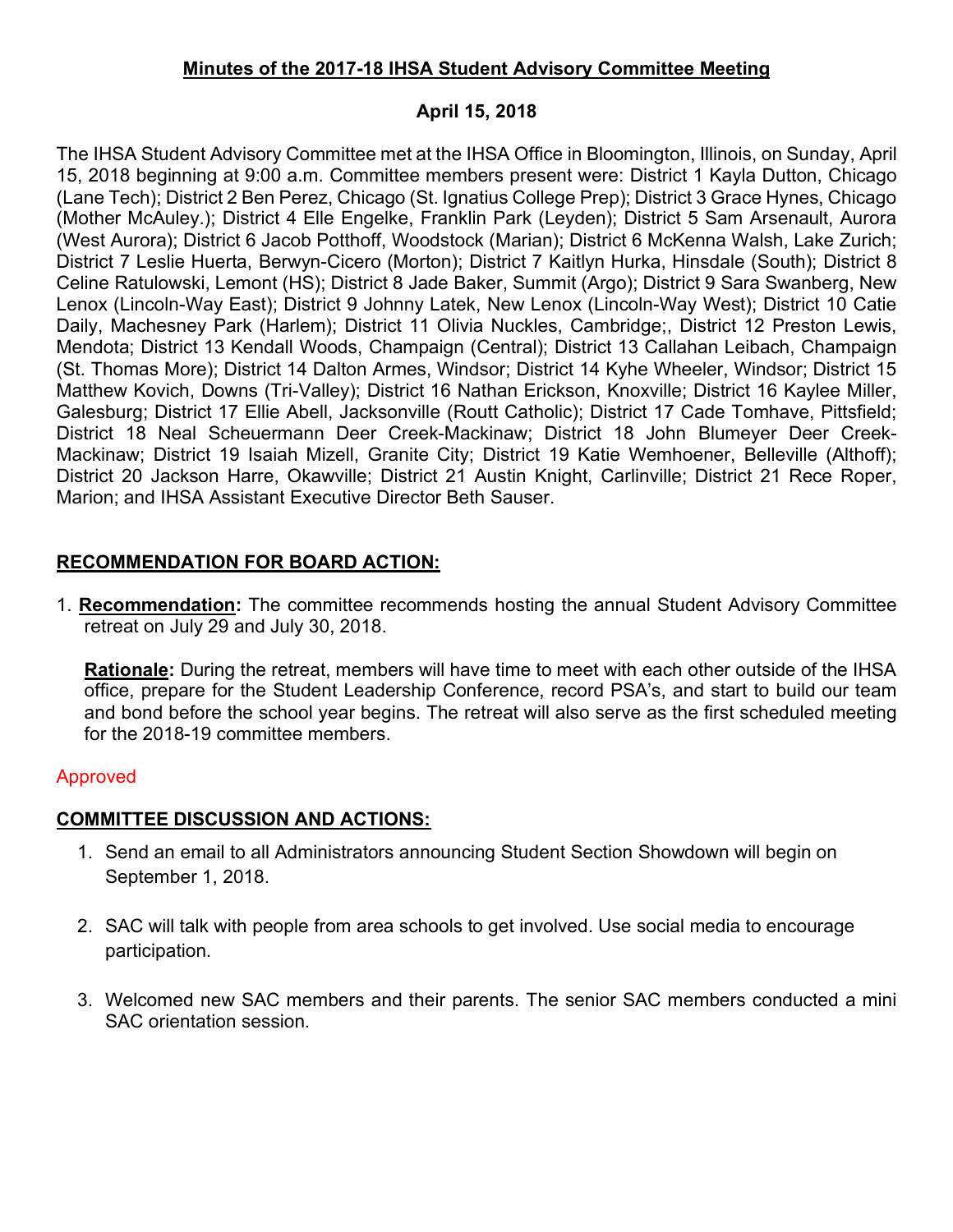- 4. SAC Future Projects:
	- a. Create Protocols for working with officials and adult fans
	- b. Gather information from other IHSA Advisory Committees on what they feel is acceptable and unacceptable behaviors in each of their sports.
	- c. Partner more with Unified Sports at different events
	- d. Market the IHSA Student Advisory Committee so students throughout the state are informed.
	- e. Populate the DWR! Twitter with information
- 5. SAC members approved the current SAC Mission Statement for the 2018-19 school year: The Student Advisory Committee is a group of students who participate in diverse interscholastic athletics and activities. The SAC promotes the sportsmanship and integrity ideals of the Illinois High School Association. We focus on providing leadership and communication between participants, administrators and fans of IHSA activities.

The IHSA SAC is made up of 21 students from high schools throughout Illinois.

The Student Advisory Committee is creating student leaders for tomorrow, today.

- 6. 2018 SAC Retreat Topics
	- a. Leadership Training
	- b. Public Speaking Training
	- c. Leadership Conference Preparation
	- d. Ice Breakers
	- e. Create and Film PSA's
- 7. NFHS NSLS July 23, 24 and 25, 2018
	- a. SAC attendance is optional
	- b. Online application is due May 12, 2018
	- c. Pick up and Drop off at the IHSA office or in Champaign
- 8. SAC members approved the SAC Member Requirements for the 2018-19 school year.

| <b>Offense</b>                                                   | <b>Consequence</b>        |
|------------------------------------------------------------------|---------------------------|
| Miss 1 meeting                                                   | Warning                   |
| Miss 2 meetings                                                  | <b>Dismissal from SAC</b> |
| Serious School Violation, Suspension etc.                        | Review and vote by SAC    |
|                                                                  | members                   |
| Sport/Activity ejection                                          | Case by case review       |
| Substance abuse or break a law                                   | Immediate dismissal       |
| Members who do not serve on at least 1 State Final Sportsmanship | <b>Dismissal from SAC</b> |
| Committee per year                                               |                           |

**2018-19 SAC Board Members** to assist in guiding the future of the SAC:

SAC Meeting Manager: Plans and conducts each meeting: Olivia Nuckles

Secretary: Takes notes during each SAC meeting: Catie Daily

Facebook Coordinator: Kayla Dutton

Photographer and Videographer:

**Twitter Coordinator: Preston Lewis** 

Liaisons: NW – Sam Arsenault; NE – Grace Hynes; C – Matthew Kovich; S – Rece Roper